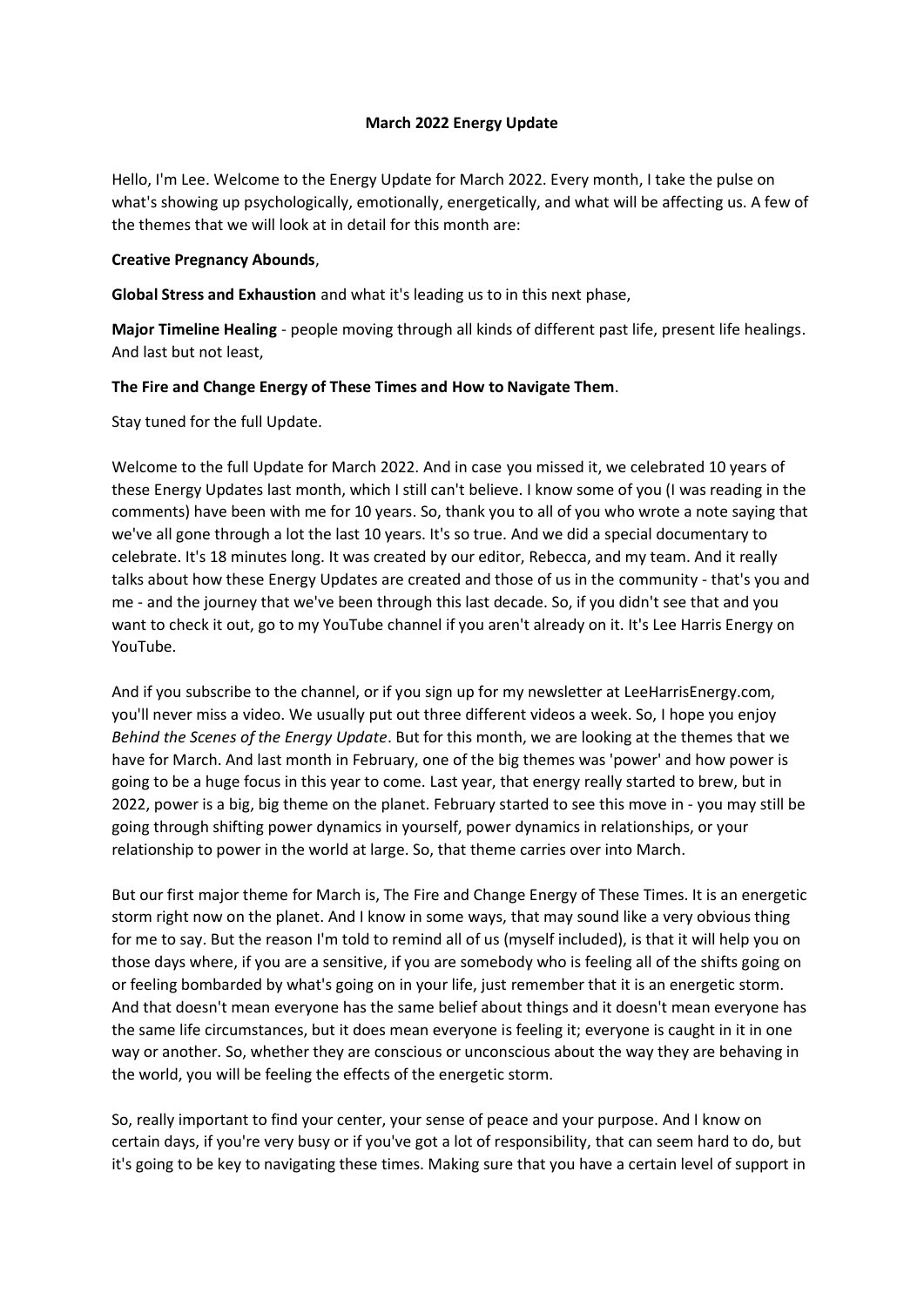place, things keep you afloat - whether they are practices that you do by yourself, or whether it's having important people in your life that you stay connected to - to help you weather this time of storm. Because the storm isn't going away in a hurry. This is a very long arc that we're in, a transitionary phase. And that doesn't mean it will look the same every month, but it is important to remember what we're being subjected to. And so, it can have many highs. It can give you many breakthroughs, many epiphanies, and all of that's great, but there is also this undercurrent of the fact that these are very stormy times on Earth.

So, don't be surprised if that is affecting your mood, your thought process, your sense of stability. And work a little harder to realign yourself with those things, even if it's taking 10 minutes out of your day, two or three times, to just unplug from everything and everyone, sit quietly, let yourself catch up with how you feel. There will be different methods that you will use, but to remain mindful of the fact that it is an energetic storm on the planet. That's not something you are imagining. That's not something that just *you* are going through. Everyone is going through that. And it's stirring people up in very different ways. This can also make us nervous, and the speed of change right now on the planet is amplified.

One of the things my guides, The Z's, have always said is that as humans, we crave and fear change in equal measure. Makes those of us who are into self-growth and personal development interesting choice that we have there! But they say that we're often craving certain changes in our life, yet our programming makes us fear the uncertainty of what change will bring. At the moment, we're in a very big change cycle on the planet. And one that is very unknown, contentious, has a certain energetic war about it, depending on where you look and what you see going on.

We've certainly seen a ton of division and separation and fear energy being thrown around. So, just be kind to yourself as much as you can, and be kind to others, unless (of course), they're being highly abusive. Then you might want to step away and not necessarily be around how the storm is affecting them if the way it's affecting them is having a negative, knock-on effect on you. So, the positive of a time like this is it asks all of us to understand our needs a bit more and to figure out, what is it that keeps us afloat?

What is it that keeps us in a personal sense of (somewhat) balance as much of the time as is possible? That's why many, in the last couple of years, have really started to learn about themselves in a different way. There is a positive side to this too. But as we come into March, that was the first message I was given and asked to deliver: that we are in an energetic storm. We're all going through it. So, find your shelter from the storm in practices, people, places, and preserving and protecting time for yourself, even if it's just a few short periods of time a day where you get to do something that makes you feel calmer, makes you feel a little more reset. It will enable you to show up in the world for the rest of the world if you're making sure you tend to that.

The second theme of the month is, Expression Unleashed. And it's interesting. In February, there was a theme of Boundaries and Saying 'No', and Expression Unleashed continues that. And we've certainly seen that collectively. A couple of the sentences I was given by my guides were, "Revolutionary and change energy continues to be on the rise. It only rises collectively when people feel oppressed or not listened to. This will be showing up personally, too, in intimate relationships". So, we certainly (on the world stage), are seeing this dance between oppression and challenge to oppression, and revolutionary energy and people not feeling listened to, seen, heard. That's going on on the world stage. And that's certainly going to be a huge part of this transformation that we're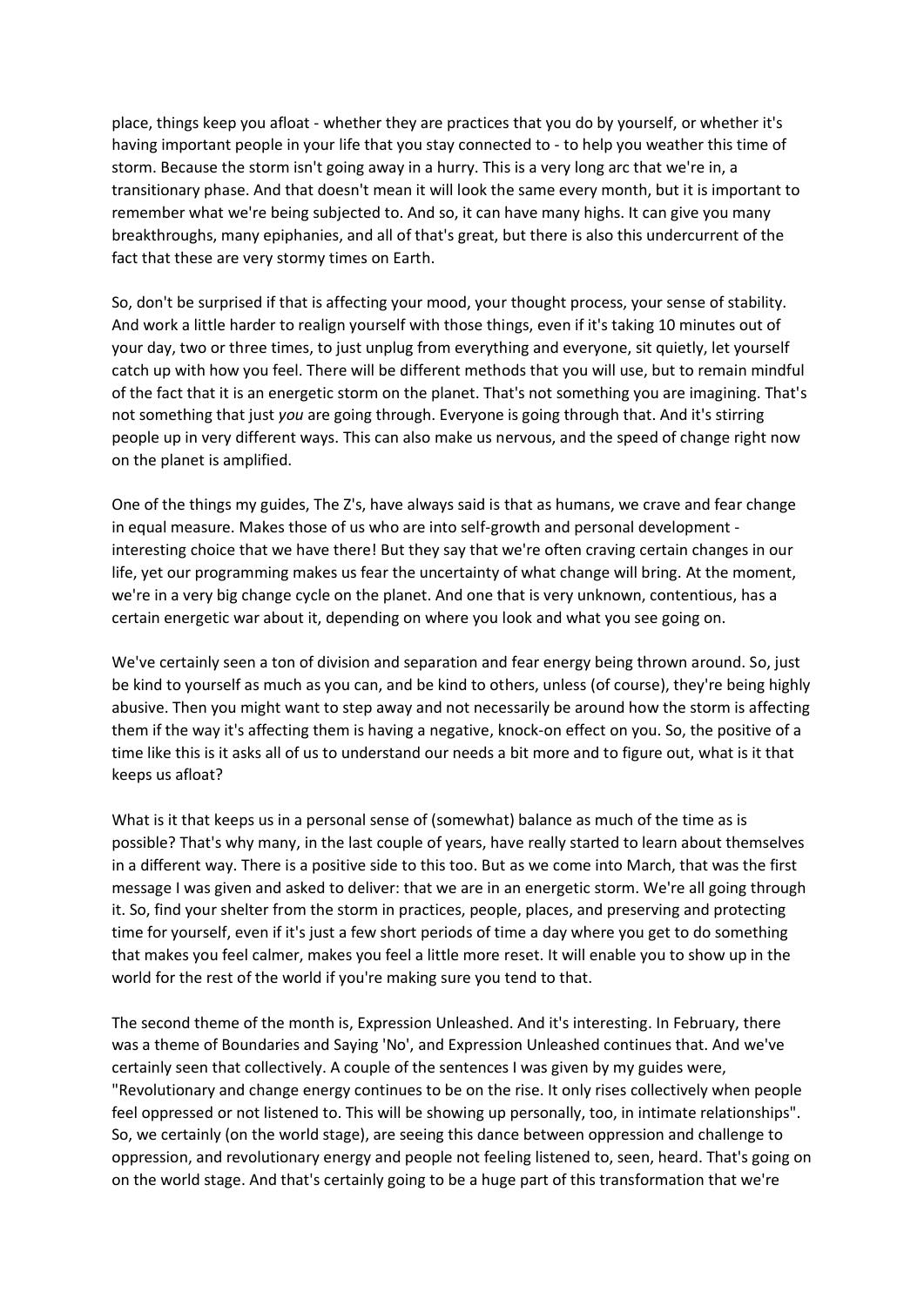going through right now. That's not necessarily going to go away tomorrow and it's going to keep changing in form as we go through the months this year.

But equally to that, it has a knock-on effect on all of our intimate relationships, too. So, you might be finding that your expression is unleashed in an all-new way. And that doesn't necessarily mean something scary or angry. That doesn't necessarily mean you're running down the street giving everyone a piece of your mind. Sure, maybe that's true for some of you and that's how it's coming out. But for most among us, it's going to mean we are finding it easier to speak our truth faster and to trust that when we speak our truth, it can have a real change effect. That's the thing I've been noticing in all of this stuff that's going on around the planet - how many people are standing up for their truth or expressing their truth in a way that perhaps they haven't had to before or haven't felt called to before.

And that has an impact, even if it seems like the impact is temporary or short-lived, it starts to have an awakening impact on everyone else. Because when we see one person stand up for something, it reminds us, "Oh, actually, that's something I need to stand for as well". Or when the next thing comes around, we feel ready to stand for it. So, this isn't really about creating more war or creating more division. It's actually about making sure that war and division are not energies that we are sent into, sent down, which at the moment on the planet is a very tricky and heavy topic. So, bear that in mind as you go through this month. Notice that revolutionary energy is in the air and anything that's going on collectively affects us personally, whether we're focused on it or not, because it's in the air energetically.

So, you might find in your personal, intimate relationships, there's some truth telling going on; there's some expression unleashed. It can be very positive. People might say things to you about you that you weren't expecting. You might find out, "Wow, that person actually just told me they think I'm really great. And I always thought they weren't sure about me". Expression can lead us to the truth, and it can lead us to a place where we feel more sovereign in who we are when we say what it is we need to say - not because of vengeance or rage, but because we feel the truth in our being. It's something we need to stand for or express. So, as that energy is going on globally and will be a big part of our next few years, notice how it will start to show up in you personally, too. You might have a bit more courage to say the thing that you are nervous to say, but feel you have to say, and it might be far better received than you think.

Because even though we talk a lot about some of the division energy that's going on, more people want to be aligned in truth together than want to be divided and separated. So, you saying something truthful to someone else in a loving kind way, but *truth*, can actually spark a revolution of truth in others. And it's a contagious energy. So, don't be surprised if you notice it coming towards you, or if you feel it coming out of you this month, because that's going to be under the spotlight in a bigger way in March, which is interesting, because we've certainly seen a lot of it in February.

The third theme is, Major Timeline Healing. So, timeline to me is basically, there are multiple timelines that we're all traversing in our lives and as a collective, and that they can move and shift and change as we do. But timelines also refer to our past. So, each of us as a human being, we have a past human timeline that we have walked through. You can also look at other lives when it comes to timelines; past life timelines that we come in with as a soul. So, depending on what you believe or experience in all of that, the major timelines healing that we are going through is going to be up for many this month.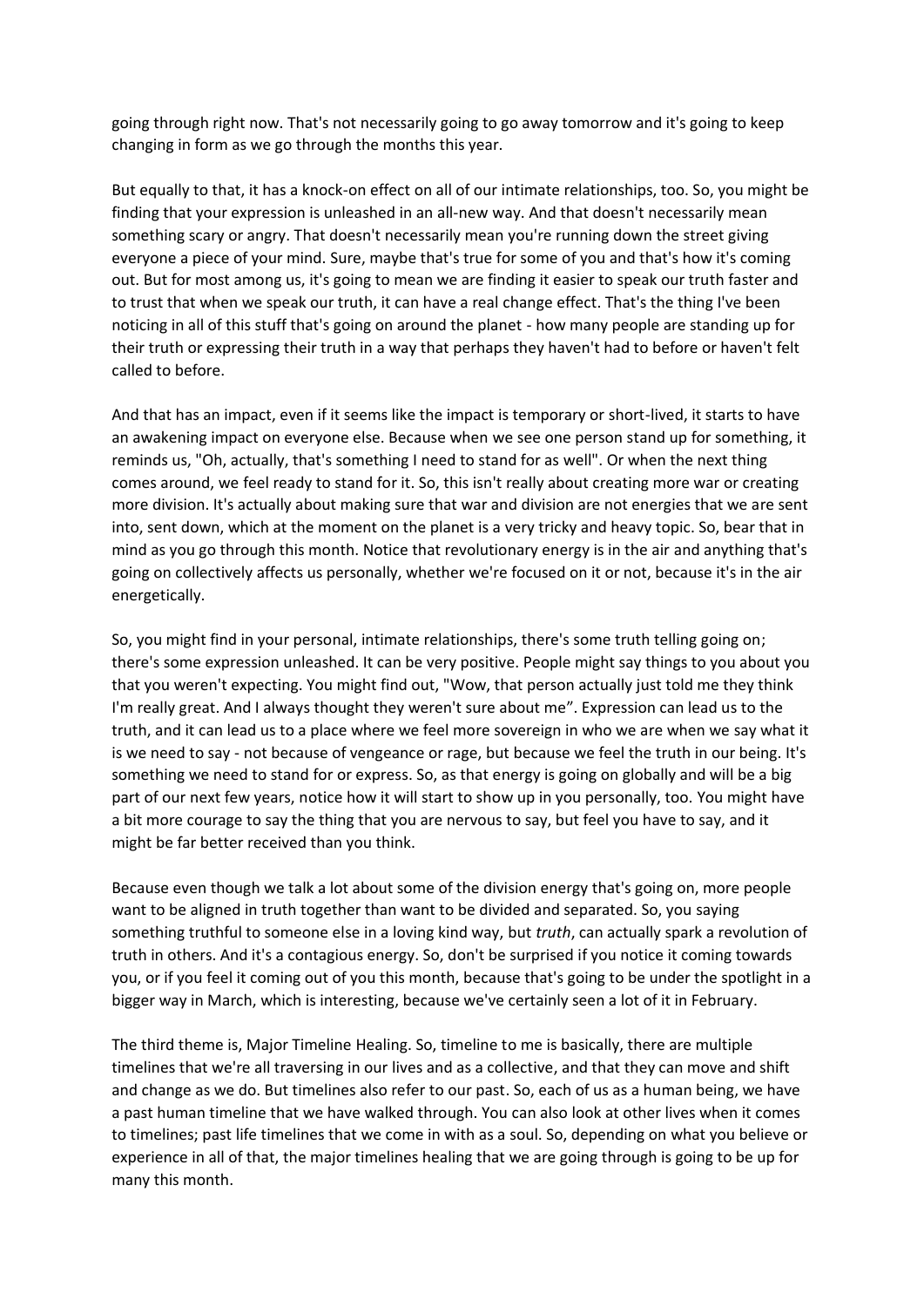I always think this is a given because this is a theme that I've seen show up in the Energy Updates for a decade on and off. But we're about to go through another period where you get to allow and feel your feelings in an all-new way. Not always comfortable, but when we let an old feeling up and into our awareness or into our body and just into our senses, we're usually seeing how much of it we can release. We're usually surfacing something that we can no longer take with us into the future as a result of where we have got to now, in the present.

What I mean by this, because I'll often hear people say, "Oh, I think I'm regressing. I'm hashing out that thing that I went through eight years ago again." But we don't tend to rehash it in the exact same way. Now, it's different if you have strong, deep trauma, PTSD - that's a whole other category. I'm just speaking about when old memories surface, old wounds, old feelings, a lot of them are coming up right now to be released. And usually, they come up to release when we create a space in our lives and in ourselves where we can let them through, where we can purge, we can detox.

So for example, if you are someone who is in a romantic relationship and it's a very healthy romantic relationship (and previously you had a history of playing out a lot of wounds in relationships), when you get into the very healthy one, it doesn't necessarily mean that you're just going to be happy in that healthy relationship the whole time, or that you have to be healed before you get to that relationship. That healthy relationship will hold a container for you that will allow you to go back through some of the old ones and let go of some of the wounding that they left you with, and the wounding that we were holding in ourselves, in order to attract and play out that relationship dynamic with whoever we did.

So, it's not always a bad thing when your old feelings and your old memories surface, but it's going to be happening in a big way. Again, in March, and you could say this happens all the time at some level but the fact that it's been given to me again tells me there is a lot of timeline healing going on right now. And events that we see in the world can take us to past events in history that remind us of certain energies that are matching up now that might be a hundred years old on the planet.

And equally, as we continue to unlock and unleash who we are - and as we know, the last two years has been a real 360 for everybody, so it has allowed a lot of us to go within in a way that we wouldn't have, if we hadn't been forced into this situation - now, as a result of going within and finding more of who you are, you also get to release and shed parts of you that no longer are needed. So, when you have the time and space, don't be surprised if these healings come up to surface. You are not regressing, you are progressing. But sometimes when these feelings visit, these memories visit, these thoughts visit, it can put you into an older state of being for an hour or a day or a few days.

But for everybody, this is because of the future. Where you're moving to on your future timeline, you're just going back in time and shedding something that can't come with you from the past because your patterns, your thoughts, your emotions, they have changed, and they are changing. But the body has to release it as you go. So, for those of you who are very aware of that stuff, very mindful of that, don't be surprised if that shows up. For those of you who tend to do things physically, we're all a little different. Some of us feel things a bit more emotionally or psychologically. Others will use the body as a way of releasing or getting rid of old habits. So, it may show up for those of you who physically somatize feelings or experiences. You may notice there's a few old physical wounds or parts of your body that you're having to tend to. They are getting your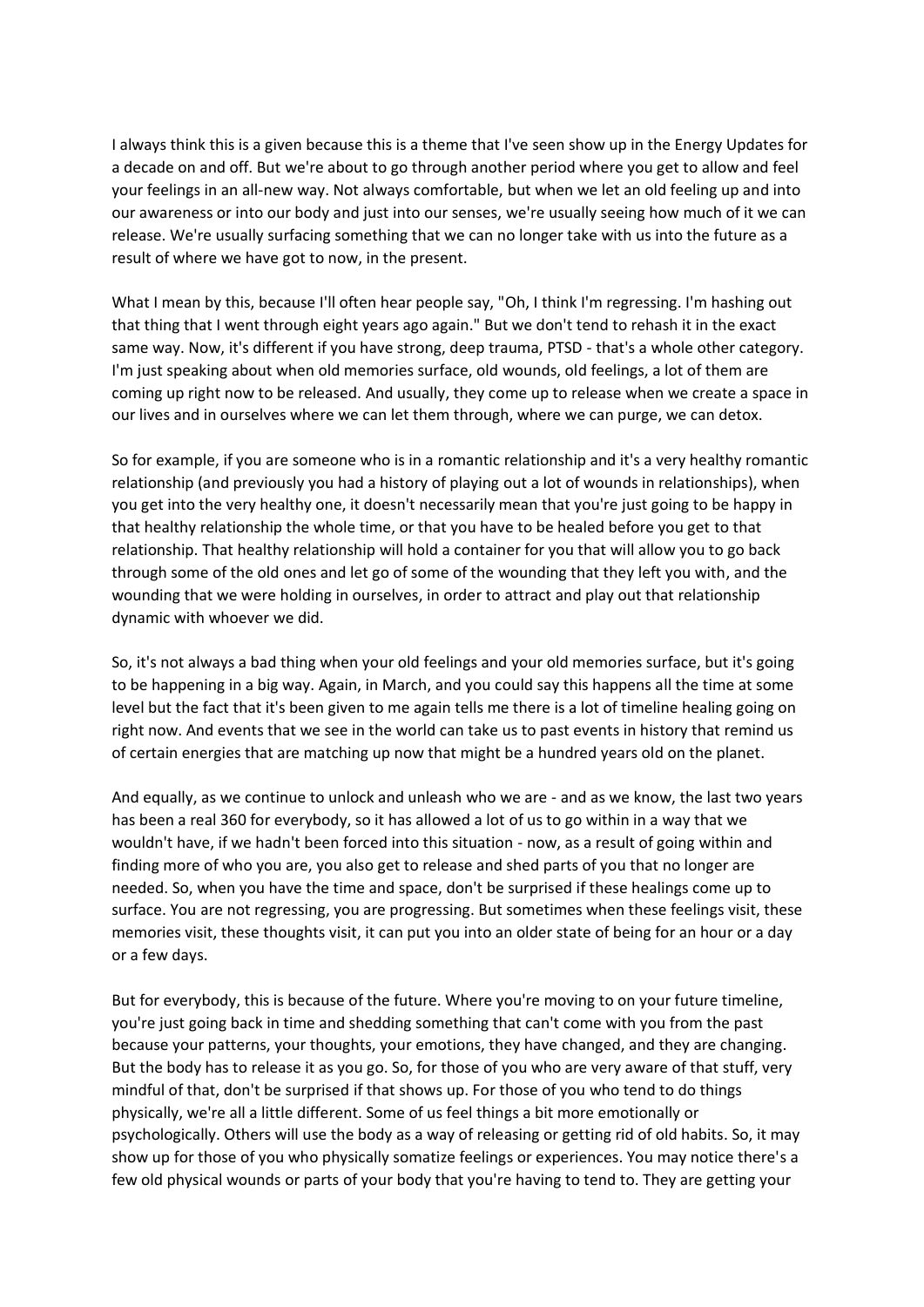attention, energetically. So, bear that in mind as we go through March - Major Timeline Healing.

Theme number four (or piece of advice number four, I should say): Moment to Moment, Allow Peace. This is where the power lies, Moment to Moment. So, it's interesting, I was given this sentence, "If this were your last moment on Earth, what would you do with it? Who would you reach out to? What bridges would you build? Allowing peace is a practice." So, this idea, especially with the energetic storm that we're in right now, the chaos of our busy world, it's very important to - as much as you can - practice coming back to the moment and allowing peace. And I'm always reminded of this because this is how I experience it.

Peace is a practice because you don't necessarily have to be in peace. I mean, that can be very difficult sometimes. If you're not feeling peaceful just sitting still for five minutes, you aren't going to pop into peace. But allowing peace is a practice in that you create spaces in your day, in your life, where peace can occur. And if you don't create those spaces, it's not going to happen. If you keep yourself busy, if you keep yourself distracted, there isn't really a place for peace to exist. But if you start with, whether it's a meditation practice or sitting and looking out the window for five minutes, 10 minutes with no real focus, just allowing yourself to be - there are so many different things that we can do that can allow us to come to neutral in our life, allow peace.

And the more we practice that, the more we can feel a sense of peace and wellbeing. And that's a very desirable state. It's a very powerful state. I think we often are told that peace is a good remedy for us and it's good for our immune system and it's important to de-stress our lives, but it's also the seat of our power. When we're able to access peaceful states, we actually get in touch with our power and our life force, and we are seated in a place in ourselves from which anything is possible. And we can go anywhere in it. Especially with how bombarded many of us have felt in different ways over the last couple of years, practicing and allowing for peace is a really important practice. And it is a practice. It's not something you have to achieve this week but consider maybe building some moment to moment allowing of peace into your life.

And you might want to 'routine it', or you might want to write a note for yourself once a day. Just write, "Am I allowing peace today?" Stick it on your wall and then put it somewhere you're going to see it a few times a day. And then just when you see it, change what you're doing for two minutes or three minutes, and just start allowing that state change. That's the seat of our power. And that's very important. It's authentic power. It's what some of us would call, sovereignty. So, if you can own a sense of peace for yourself for some period every day, it's going to really help you in times like these.

Okay, Creative Pregnancy Abounds. Protect it, nurture it, be with it and let it change in form. Not every idea will come to life. So, Creative Pregnancy is that period where we are in the orbit of creating something new. For some of you, it may be a very specific thing like, "I'm writing a book," and for others, it might be, "I need to create a new life," or "I need to create a new routine," or "I need to create a new place to live." Creation is something that affects everything that we do. It's in everything, but we are rarely conscious about it. We haven't been taught to be conscious about it.

Now, most of you tuned into this and myself included, we've gone and sought consciousness around creating and around creativity, because to us, that's a true thing. We feel it, we're in it. Creative Pregnancy Abounds at the moment. So, even with everything that's going on in the world - and I'm reminded of tough times on the planet - it's often after tough times that a whole innovation and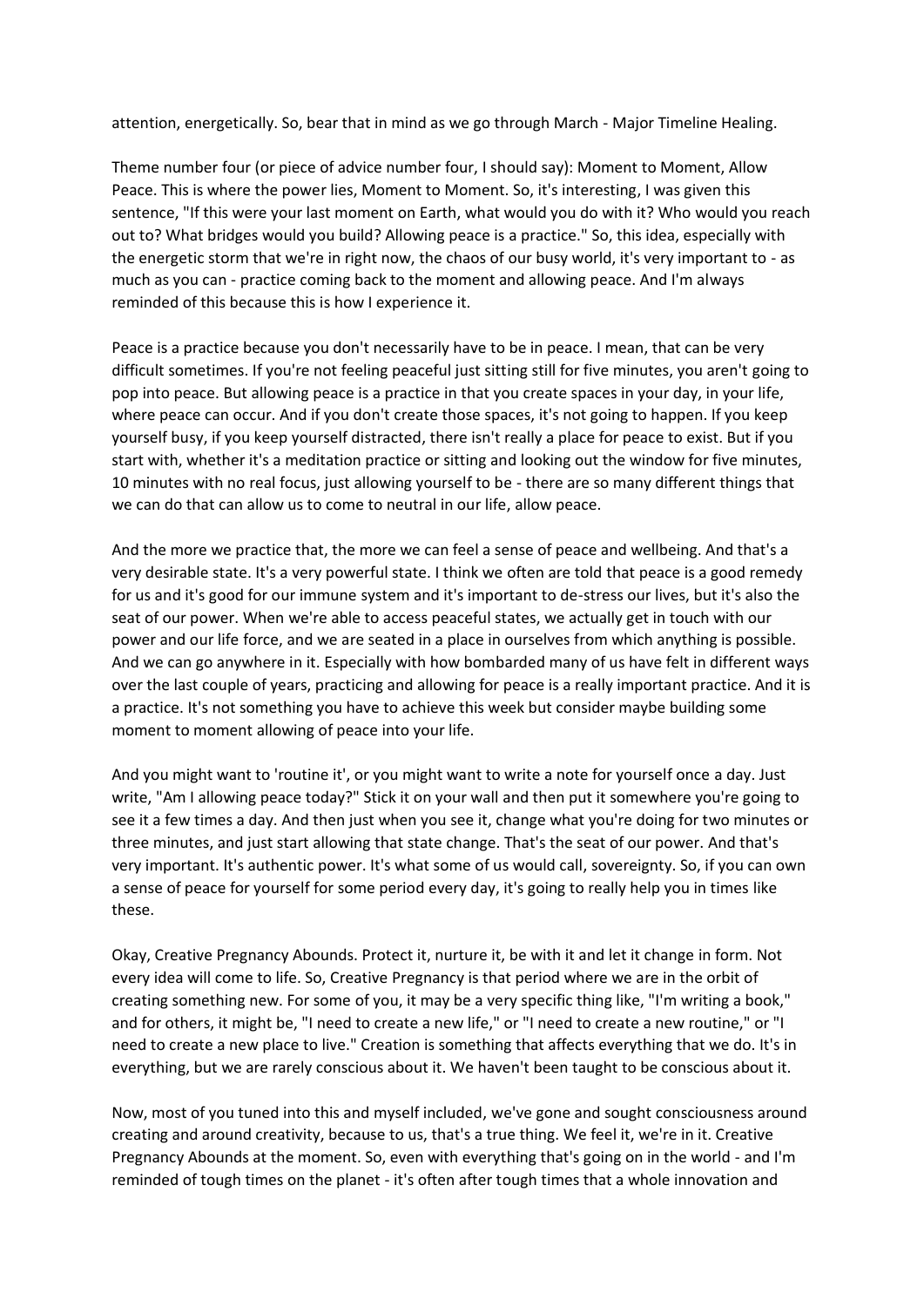revolution energy appears. It's often when a whole life appears after some of the toughest times that we've gone through in history. And we're still in that period, but it is already birthing a lot of innovation and creativity. And people want to bring themselves forward in a new way.

And that's what creativity is. It's creating something that wasn't there before, whether that's something small or something vast. So, all of this energy that has been building and moving and changing in us as a group for the last two years, it's beginning to flower. It's beginning to show itself. But just remember that not every idea has to come to form. You could have six great ideas and you try and act on all of them and they don't work. But the seventh one does because you got yourself ready through the first six. So, it's not that every idea or every feeling that you have, you have to rush into. This is a great time to really sit with your creative pregnancy.

Babies take nine months to appear - sometimes sooner, sometimes later - but they take their time before they're ready to come out. So, think of this time as a very fertile time for creative pregnancy. Just because your idea is not showing up in the world just yet, it doesn't mean it's not going to. But the more this baby gets to build, the more it gets to change and grow and be ready for the world it comes into. So, those of you who are creatively pregnant right now, or looking to be more conscious about your creativity and what you're going to bring into the world, this is a really good time to be with it.

Sit down, journal about it, dream about it. Remember it's real and it's tangible because we're going to see a lot of innovation and creative birth, especially in the second half of this year. But for some of you watching right now, you'll be doing it right now. You'll be bringing these things into the planet, and we need that. So, be mindful of that energy. It's a very good energy. Nurture it, give it time and let it move through you and be open to it. And be open to being surprised. Creativity brings change to all of us. It brings the unknown to all of us.

Global Stress and Exhaustion. I don't think I need to say that to any of us out loud, but the global stress and exhaustion that has been going on for the last couple of years, it's vital to remember selfcare, as we talked about at the beginning. It's vital to recognize you need to look after yourself in the middle of all this. But collectively, the message I got on this theme is, "The built-up energy will now begin to influence and change systems and structures between now and 2024. So, the questions for us are, 'What is the way for the future that serves all?' Let these conversations happen and begin as we will all be part of it."

There's going to be all kinds of arguments about this. There's going to be all kinds of disagreements. There's going to be all kinds of people wanting to monopolize, take control. But this is a long game, this transformation on the planet, and so, let yourself have the conversations in yourself or with others about, "What do we need to change? What are the things that we need to change and bring to life?" And some of you'll be very actively doing that. You might be on the front line of bringing some of this change to life. So, that's where we're going next. And the more you start to dream the future and start to see solutions for the future, you start to bring a different power energy to the planet, rather than some of the negative or defeating energy that we're often told as the story of where we are.

It's not to say that there aren't real genuine problems, but there is a way to work with and be with those problems that is far more empowering if we start to look for solutions. So, bear in mind, this 'solution energy' is in the air. It goes back to the creative pregnancy energy. You're going to start to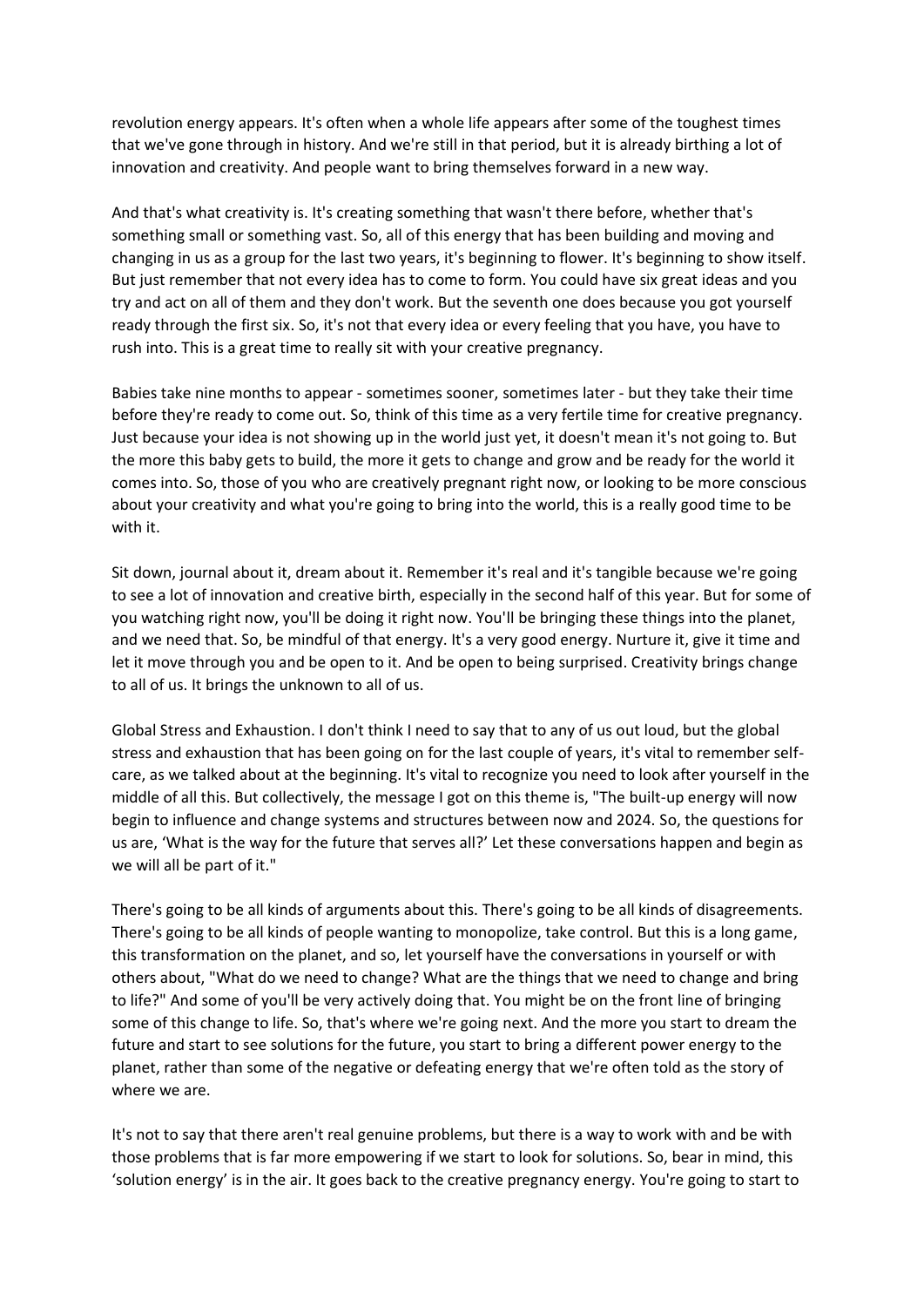see others having conversations about system changes. There will be arguments. There will be fights, just as we're seeing right now. That's going to continue. But the energy of the future and a future that can be brighter than the future we're being told now, is very important to be seen, honored, discussed, and co-created by everyone on the planet. So, you might find yourself being a bit more willing to have those kinds of conversations. Or some of you are going to be a little more passionate now about getting involved with groups of people or organizations who you see who are creating that level of innovation because there is power in numbers.

So, if you especially are feeling a bit defeated about what you're seeing going on in the world, ask yourself, "Where can I help? What could I do?" And maybe for you, an area like politics or anything that doesn't feel true to you is a little bit too much. But maybe for you, going and working with an environmental group, or offering your time or your services, or holding space for people who you can see are going through grief at the moment in the world - that's your offering. So, ask yourself, particularly if you're feeling a little doom and gloom about things, "Okay, how can I be part of the solution in the years to come? And how can I offer space for solution, hold possibility for solution?"

It's powerful when we hold possibility for it. And there will be many of you tuning in on this kind of video who are here to do that. You are here to be that bridge. So, as you start to feel that in the air and notice it out there, contribute to the conversations, even if not everyone agrees with what you're saying. Start to contribute to helping create a brighter future than the one that we are perhaps being warned about or scared about right now by certain people in the world.

And lastly (and this links to this theme), Community is Key. Communities old and new are strengthening and forming now. Friendships and alliances that will be key for your next two to three years, are coming into focus now. Because 2022 to 2024 is another arc in the change years. So, it might be that older friends or people perhaps you haven't seen as much but you've known them for a while, suddenly some of those relationships are going to get stronger and come into focus. And equally, there might be other friendships or relationships - people you love and care for - and you're going in slightly different paths so that new people can come in.

But community is key. And us being in community and connecting through community, whether we're in-person or whether we're connecting through other forms, is really important for our strength, for the strength of the planet as a whole. And so this is a period where some of your important friendships for the next two to three years are either forming (because they're new people), or they're strengthening (because they're people from your past who suddenly you and they, as Steven, my husband would say, have 'business' to do together in the coming years), so it's going to bring you back together.

Thank you for being a big part of my community and the team who work with me, our community. It's an honor to serve you each month through these. And in a moment, I am going to play you a clip from Conversations with The Z's Part Three. For those of you who don't know my work, one part of my work is, I'm a channeler. I've been channeling my guides for the last 22 years and they are called The Z's. They're a big part of the work I do. My friend and author, Dianna Edwards, who is a psychotherapist, had a series of audio conversations with The Z's late last year. And we have been releasing them about 70 minutes at a time each month. So, if you are part of my members' community, The Portal, where you can go deeper with all my work, you will get that this month. It will be part of your members' library.